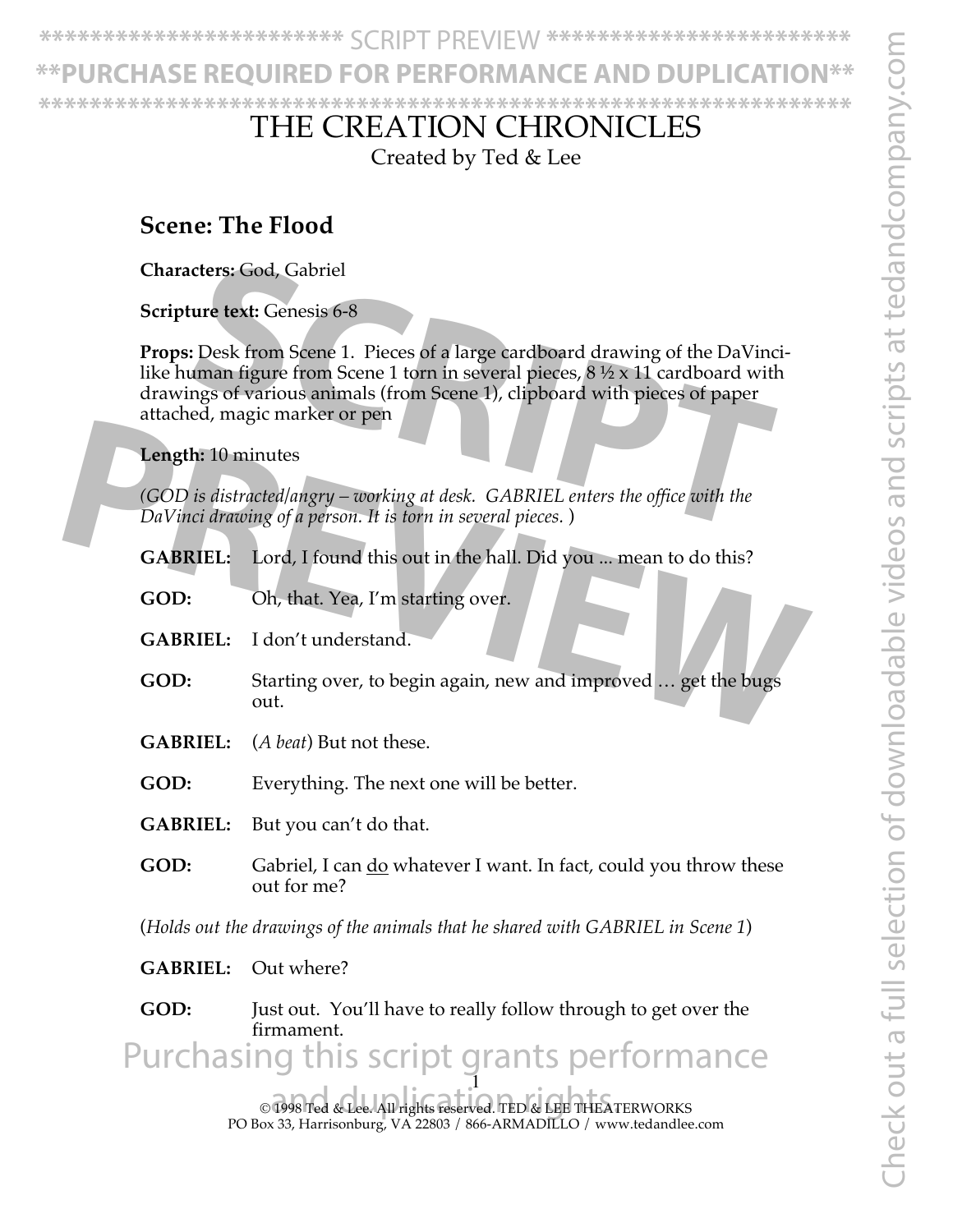# URCHASE REOUIRED FOR PERFORMANCE AND **D**

**\*\*\*\*\*\*\*\*\*\*\*\*\*\*\*\*\*\*\*\*\*\*\*\*\*\*\*\*\*\*\*\*\*\*\*\*\*\*\*\*\*\*\*\*\*\*\*\*\*\*\*\*\*\*\*\*\*\*\*\*\*\*\*\***

**GABRIEL:** But, why?

- **GOD:** Why? Where have you been for the last 300 years?
- **GABRIEL:** I've been working on this limerick.
- **GOD:** For 300 years?
- **GABRIEL:** Well, the last 100 I was tweaking it. (*A look from God*) It's not a pun. There once was a being called God, Who was playful, creative and odd. Said he, "See these two? I wonder what they'll do ..." And he breathed life right into their bod. **SCALE EXECUTE:** Well, the last 100 I was tweaking it. (*A look from God*) It's not a put<br>There once was a being called God,<br>Who was playful, creative and odd.<br>Said he, "See these two?<br>I wonder what they'll do ..."<br>And he
- **GOD:** Wonder what they'll do? Hah. Guess we found out ... they do terrible things.
- **GABRIEL:** Oh, it can't be that bad.
- **GOD:** Look at this. (*Hands him the clipboard*)
- **GABRIEL:** Oh, well look a couple of harmless pranks, a slingshot, a broken window … did this actually happen?
- **GOD:** Keep going.
- **GABRIEL:** Where did they get the idea for this? (*Pages further*) And they did this without tools? **CABRIEL:** Oh, it can't be that bad.<br> **PREVIEL:** Oh, it can't be that bad.<br> **PREVIEL:** Oh, it can't be that bad.<br> **PREVIEL:** Oh, well look a couple of harmless pranks, a slingshot, a broken window ... did this actually hap
	- **GOD:** Exactly. Not a righteous one in the bunch. I'm going to start over. It'll be fun, you'll see.
	- **GABRIEL:** But you don't mean everything.
	- **GOD:** Yes, everything. Everything must go. It's a final clearance.
	- **GABRIEL:** Total liquidation.
	- **GOD:** (*Does a take up from the desk*) Yes, exactly. Total liquidation.
	- **GABRIEL:** God, what about the wonderful creatures that are already here? That was some good work. Great work. The hippopotamus, the kangaroo, the ostrich, and remember the argument we had about whether the T-rex's arms were too short?

2 Purchasing this script grants performance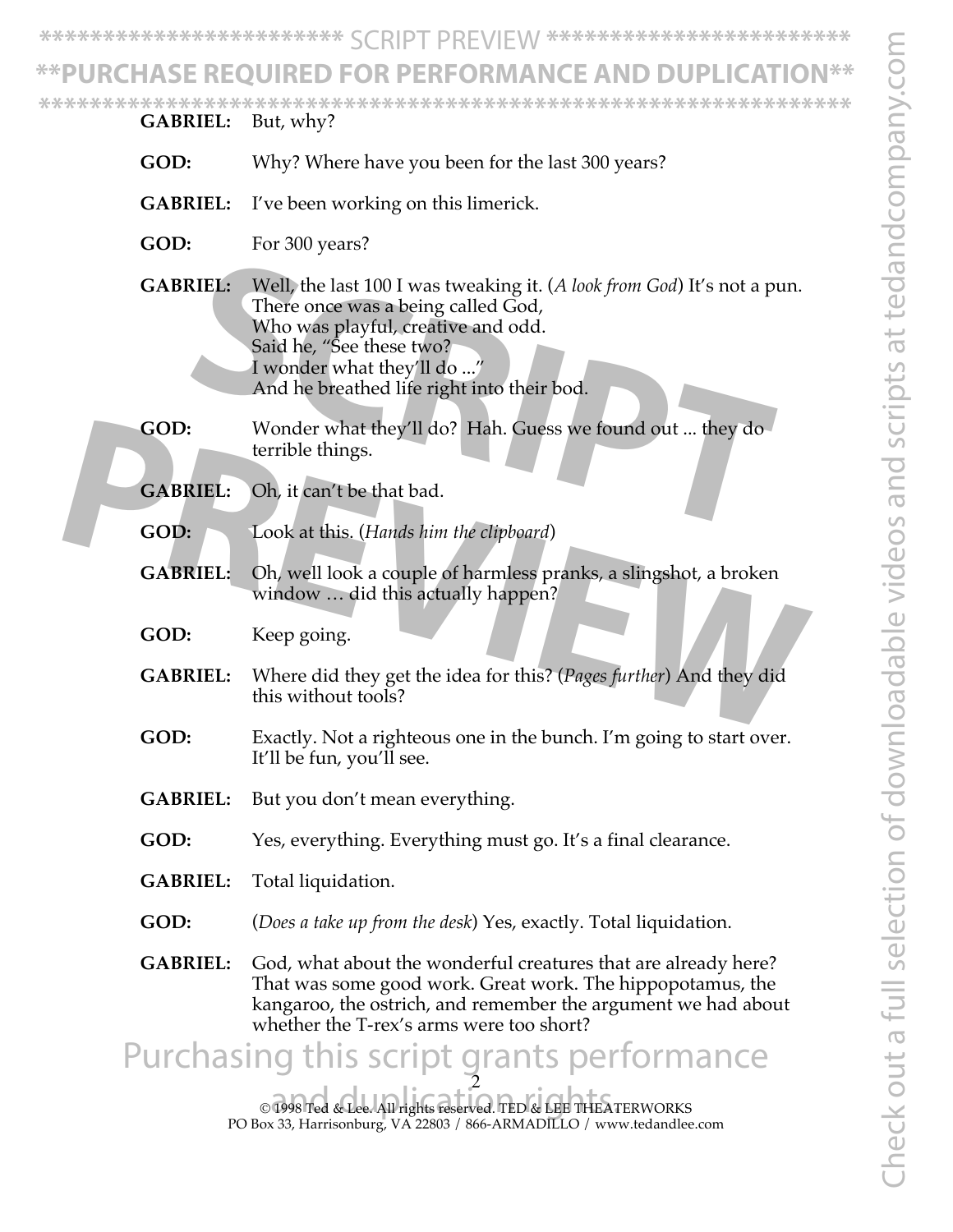Check out a full selection of downloadable videos and scripts at tedandcompany.com Theck out a full selection of downloadable videos and scripts at tedandcompany.

**\*\*\*\*\*\*\*\*\*\*\*\*\*\*\*\*\*\*\*\*\*\*\*\*** SCRIPT PREVIEW **\*\*\*\*\*\*\*\*\*\*\*\*\*\*\*\*\*\*\*\*\*\*\*\***

# URCHASE REQUIRED FOR PERFORMANCE AND DUPLIC

**\*\*\*\*\*\*\*\*\*\*\*\*\*\*\*\*\*\*\*\*\*\*\*\*\*\*\*\*\*\*\*\*\*\*\*\*\*\*\*\*\*\*\*\*\*\*\*\*\*\*\*\*\*\*\*\*\*\*\*\*\*\*\*\***

- **GOD:** Yes, I do. But Gabriel, it's mine; I can do whatever I want.
- **GABRIEL:** (*Pause*) If you start over you have to get rid of the flying things.
- **GOD:** (P*ause*) I really shouldn't get rid of the creatures.
- **GABRIEL:** No. No.
- **GOD:** Especially the flying things.
- **GABRIEL:** Especially them. And these ... (*Holds up the drawing fragments*) you said you had to make them. You breathed life into them ... you gave them yourself. Especially the flying things.<br> **SCRIPT:** Especially them. And these ... (Holds up the drawing fragments) you said you had to make them. You breathed life into them ... you give<br>
them yourself.<br>
They kill each other.<br> **SIEL**
- **GOD:** They kill each other.
- **GABRIEL:** Not all of them do. You said there wasn't a righteous one in the bunch. That can't be right. There's got to be a people somewhere.

(*GOD gives GABRIEL a look*)

- **GABRIEL:** How about if I find a people, would you not destroy the world?
- **GOD:** If you can.
- **GABRIEL:** (*Begins looking out into audience, starting house right, moving stage left*) Oh, this will be easy. There, that lovely seaside town. See that little group there, eating and drinking, having a bloody drunken brawl. Uh ... let's move further inland. There. Over in this office building, a quiet group, drinking coffee, planning a violent overthrow of the government. You know, maybe the good people aren't all together in one place. Maybe good people don't clump. How about if I go down there and find an ad hoc group of say, 50? Would you spare them if I found 50? **FORBIFIEL:** Not all of them do. You said there wasn't a righteous one in the<br>bunch. That can't be right. There's got to be a people somewhere.<br>(GOD gives GABRIEL a look)<br>**CABRIEL:** How about if I find a people, would you

**GOD:** If you found them.

- **GABRIEL:** (*Leaves and immediately returns)* Lord, how about 35?
- **(***GOD nods*)
- **GABRIEL:** (*Leaves and returns after a time*) It was the darndest thing.
- **GOD:** Was it?

#### © 1998 Ted & Lee. All rights reserved. TED & LEE THEATERWORKS and duplication rights. PO Box 33, Harrisonburg, VA 22803 / 866-ARMADILLO / www.tedandlee.com 3 Purchasing this script grants performance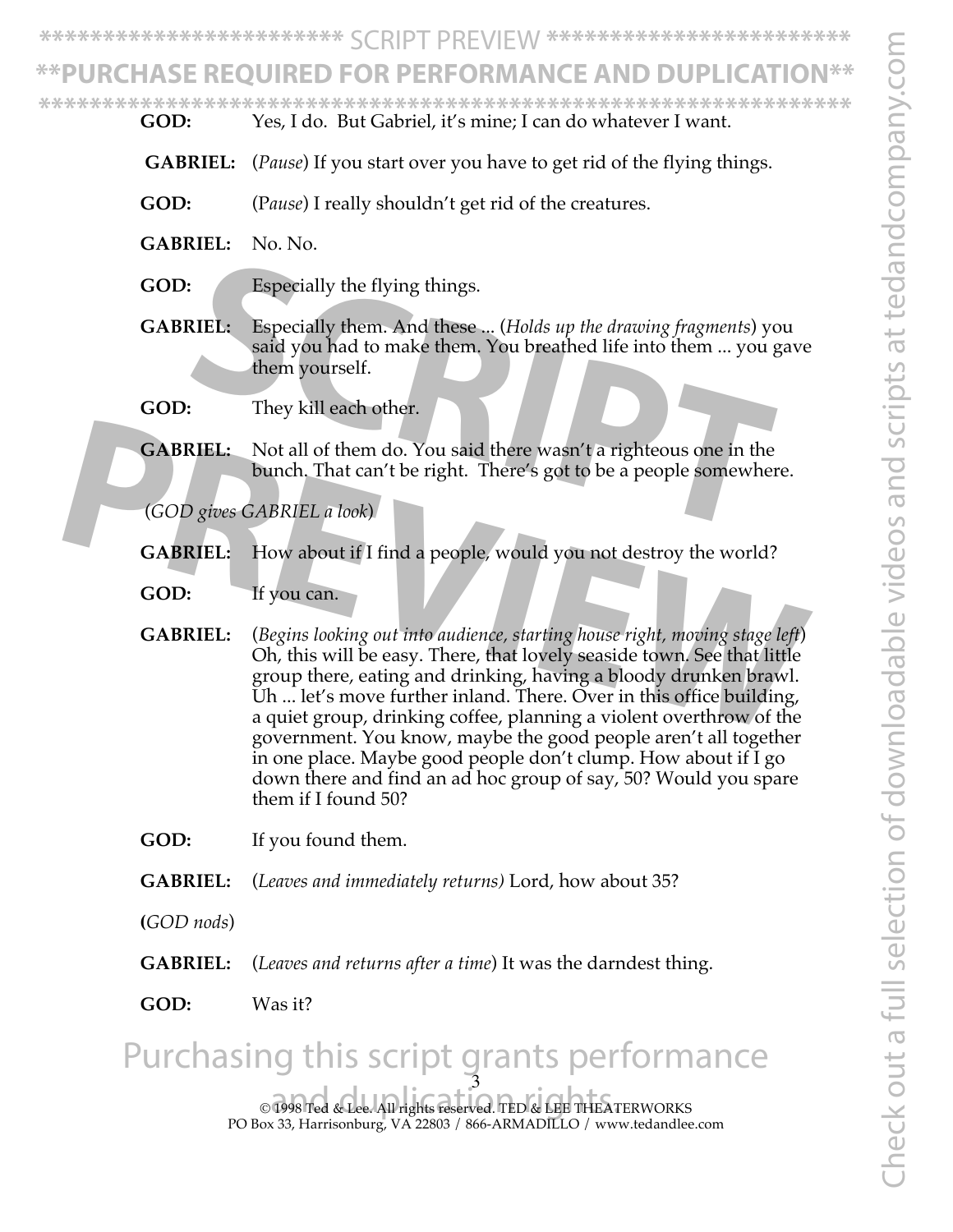# **JRCHASE REQUIRED FOR PERFORMANCE AND DUPLICATI**

**\*\*\*\*\*\*\*\*\*\*\*\*\*\*\*\*\*\*\*\*\*\*\*\*\*\*\*\*\*\*\*\*\*\*\*\*\*\*\*\*\*\*\*\*\*\*\*\*\*\*\*\*\*\*\*\*\*\*\*\*\*\*\*\***

4 **GABRIEL:** I got down there and I was doing great. And then I lost count. I was up to four and then I got so confused and there's so many trees down there. But I think I could find a dozen if that would be all right. **GOD:** Twelve. I like 12. **GABRIEL:** (*Leaves and returns after a time)* Do I hear two? **GOD:** I think even if you found two. **GABRIEL:** I did. It's Noah and his wife, Naamah. GOD: Noah? **GABRIEL:** Well, he's a little eccentric I grant you... **GOD:** Eccentric? He's nuts. **GABRIEL:** But his wife Naamah is smart and sensible, oh, and fertile which would be… **GOD:** No, I'm starting over. **GABRIEL:** You promised. GOD: But he does things nobody else does. **GABRIEL:** So he's perfect. (*Pause*) He will listen to you. **GOD:** (*Pause*) All right. Noah, his wife and the creatures. **GABRIEL:** Of course they have kids and you can't… **GOD:** We'll save Noah, his wife, and their children. **GABRIEL:** Interestingly enough, those kids have done some begatting as well and… **GOD:** Noah, his wife, their children and all the begats thereafter. **GABRIEL:** Good. (*Looks out toward earth*) How are you going to ... you know? **GOD:** It's gonna rain. **GABRIEL:** It's rained before. **SIEL:** *Ceaves and returns after a time)* Do I hear two?<br> **SCRIEL:** I did. It's Noah and his wife, Naamah.<br>
Noah?<br> **SCRIPT:** Well, he's a little eccentric I grant you...<br> **SCRIPT:** Well, he's a little eccentric I grant yo **CABRIEL:** Well, he's a little eccentric I grant you....<br> **CABRIEL:** But his wife Naamah is smart and sensible, oh, and fertile which<br>
would be...<br> **COD:** No, I'm starting over.<br> **COD:** But he does things nobody else does. grants performance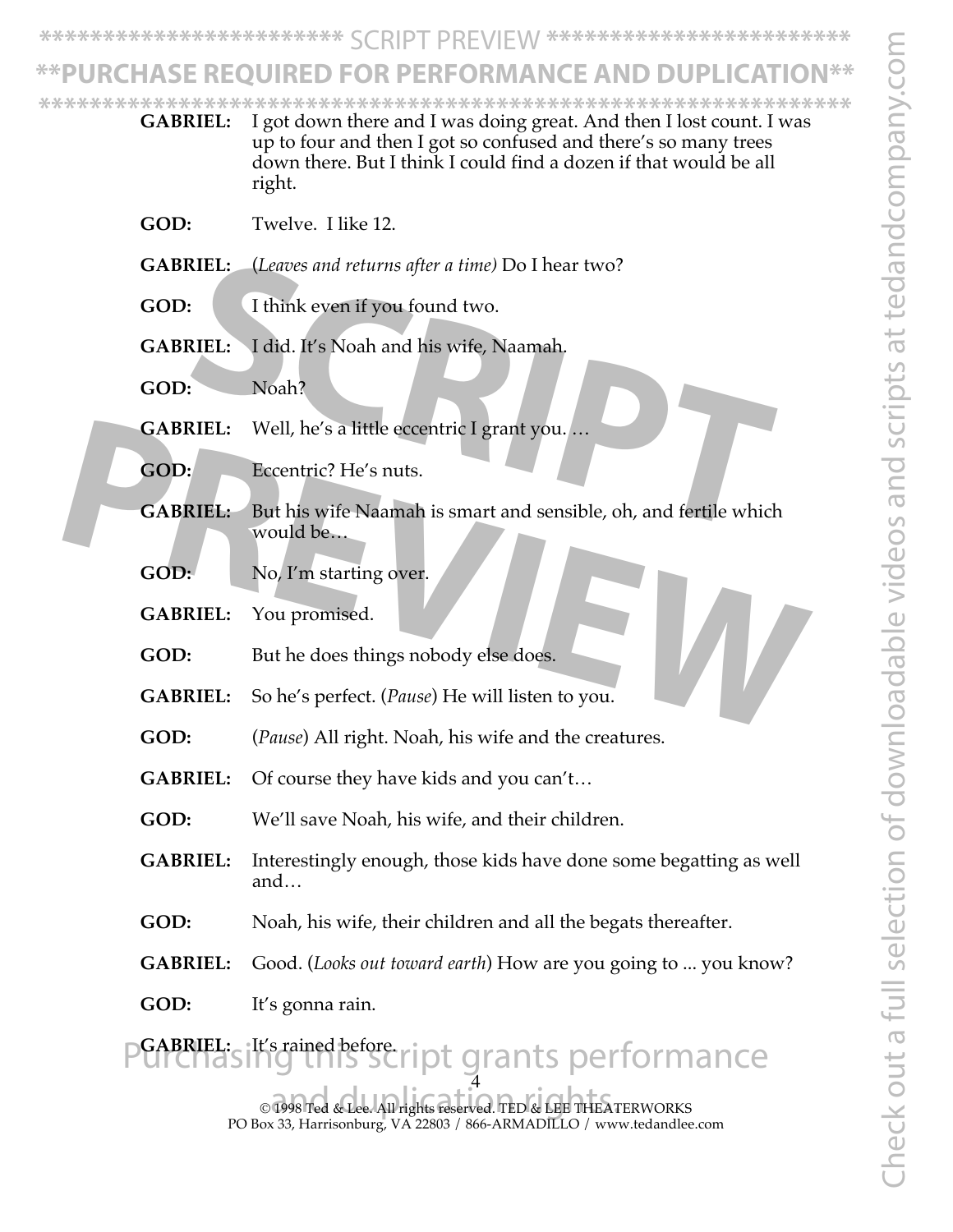# **\*\*PURCHASE REQUIRED FOR PERFORMANCE AND DUPLICATION\*\***

**\*\*\*\*\*\*\*\*\*\*\*\*\*\*\*\*\*\*\*\*\*\*\*\*\*\*\*\*\*\*\*\*\*\*\*\*\*\*\*\*\*\*\*\*\*\*\*\*\*\*\*\*\*\*\*\*\*\*\*\*\*\*\*\***

- **GOD:** It's gonna <u>RA</u>IN.
- **GABRIEL:** So they'll need a ... a...
- GOD ... a boat.
- **GABRIEL:** About what? (*With Canadian accent*)
- **GOD:** A boat.
- **GABRIEL:** Oh, a boat, not about, eh? **SCRIEL:** About what? (With Canadian accent)<br> **SCRIEL:** Oh, a boat, not about, eh?<br> **SCRIPT:** A boat ... a boat to float.<br> **SCRIPT:** A boat ... a boat to float.<br> **SCRIPT:** A really big boat to float.
- **GOD:** Right. A boat.
- **GABRIEL:** A boat … a boat to float.
- **GOD:** A boat to float.
- **GABRIEL:** A really big boat to float.
- **GOD:** Yes, a big boat.
- **GABRIEL:** Does Noah know how to build this big boat?
- **GOD:** I don't know.
- **GABRIEL:** So you don't know if Noah knows how to build a big boat to float? **CABRIEL:** A boat to float.<br> **PREVIEW:** A really big boat to float.<br> **PREVIEL:** A really big boat to float.<br> **PREVIEL:** Does Noah know how to build this big boat?<br> **PREVIEL:** Does Noah know how to build this big boat?<br> **PR** 
	- **GOD:** No.
	- **GABRIEL:** So the answer is no, you don't know if Noah knows how to build this big boat to float about.
	- **GOD:** Stop that!
	- **GABRIEL:** I didn't start it. Well, this'll be fun. Of course if Noah doesn't know ... (*Meets GOD's eyes*) we've been through that. But, if he doesn't, then he'll need some help with the design. Someone to consult with ... design and consulting…
	- **GOD:** Would you like to do that?
	- **GABRIEL:** Yes, I would. (*GOD hands him a marker and clipboard*) Well, first of all it's gotta be big. I'd say maybe 300 by 50 by 50...

© 1998 Ted & Lee. All rights reserved. TED & LEE THEATERWORKS and duplication rights. 5 Purchasing this script grants performance

PO Box 33, Harrisonburg, VA 22803 / 866-ARMADILLO / www.tedandlee.com